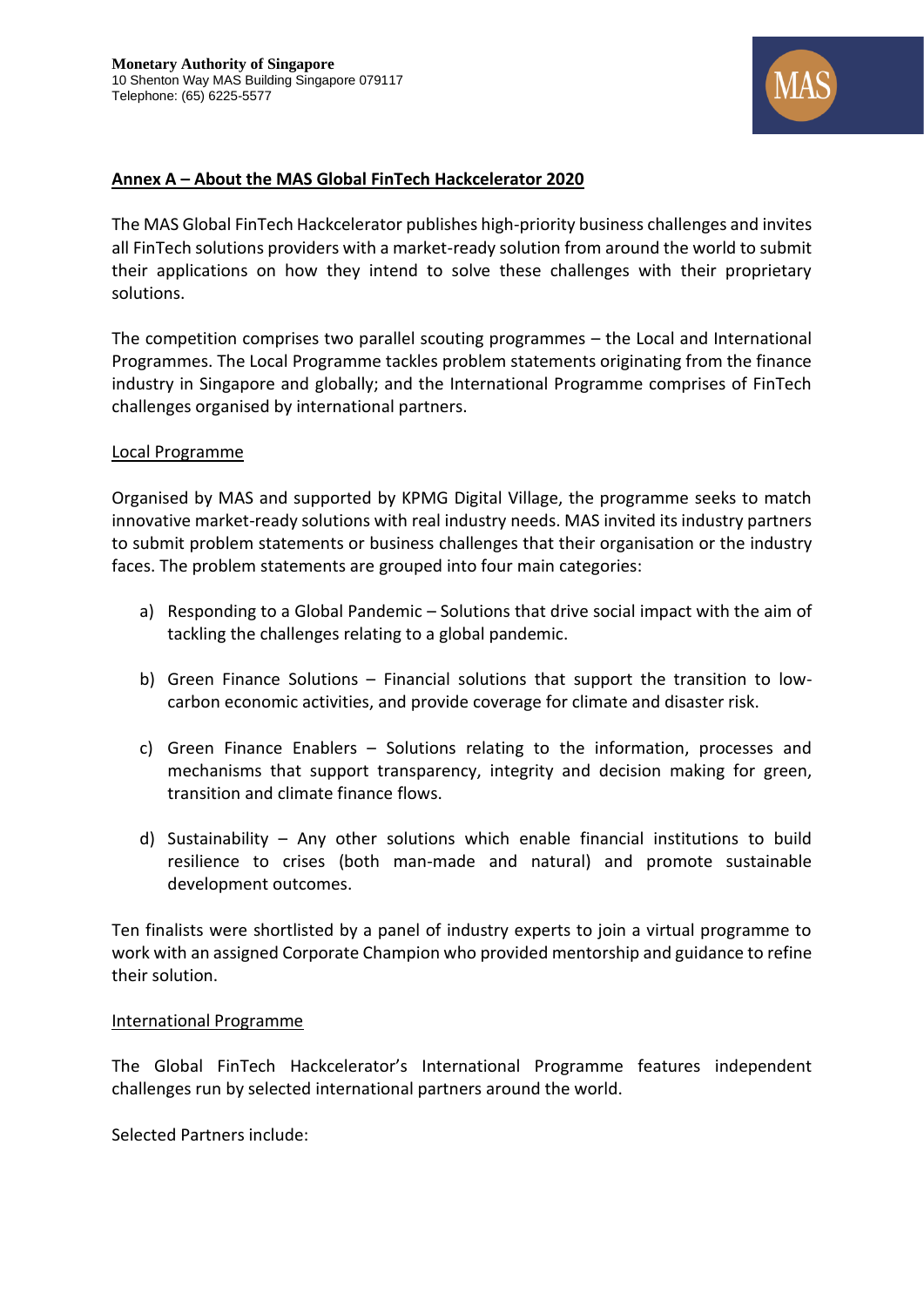- **Making Finance Work for Women FinTech Innovation Challenge** by Women's World Banking
- **COVID-19 Financial Health Challenge** by United Nations Capital Development Fund (UNCDF) and MetLife Foundation
- **G20 TechSprint 2020** by Saudi G20 Presidency and Bank for International Settlements Innovation Hub
- **European FinTech Hackcelerator** by Accelpoint and Polish Investment and Trade Agency (PAIH)
- **ADGM Innovation Challenge** by Abu Dhabi Global Market (ADGM) and the Central Bank of the UAE
- **Virtual Africa Hackathon** by Central Bank of Kenya

Ten winners from the International Programmes were fast-tracked into the finals of the Global FinTech Hackcelerator.

## Rewards for Finalists and Winners

All 20 finalist teams from the Local and International Programmes received cash stipends of S\$20,000, mentorship by industry experts and access to potential clients and investors. They presented their solutions during the Global FinTech Hackcelerator Demo Day to an esteemed panel of judges. The top three solutions received cash prizes totalling S\$150,000. Additionally, applications for MAS' Financial Sector Technology and Innovation (FSTI) Proof-of-Concept grant (up to S\$200,000) will have the opportunity to be fast-tracked for all 20 finalists.

| Winning Solutions of 2020 Global FinTech Hackcelerator |  |
|--------------------------------------------------------|--|
|                                                        |  |

| <b>Company Name</b> | <b>Solution Name</b>    | <b>Description of Company and Solution</b>  |
|---------------------|-------------------------|---------------------------------------------|
| Matter              | <b>Matter Analytics</b> | Matter provides sustainability and          |
|                     |                         | reporting solutions for asset managers,     |
|                     |                         | asset owners and banks.                     |
|                     |                         | Matter's solution is based on data gathered |
|                     |                         | from a wide range of expert sources,        |
|                     |                         | organisations and news outlets. Results can |
|                     |                         | be communicated through various             |
|                     |                         | interfaces, using application programming   |
|                     |                         | interfaces (APIs) or integrated web-        |
|                     |                         | elements. Reports can be generated          |
|                     |                         | automatically for ease of tracking. With    |
|                     |                         | end-to-end reporting, it aids both asset    |
|                     |                         | managers and retail consumers to            |
|                     |                         | understand the footprint of the analysed    |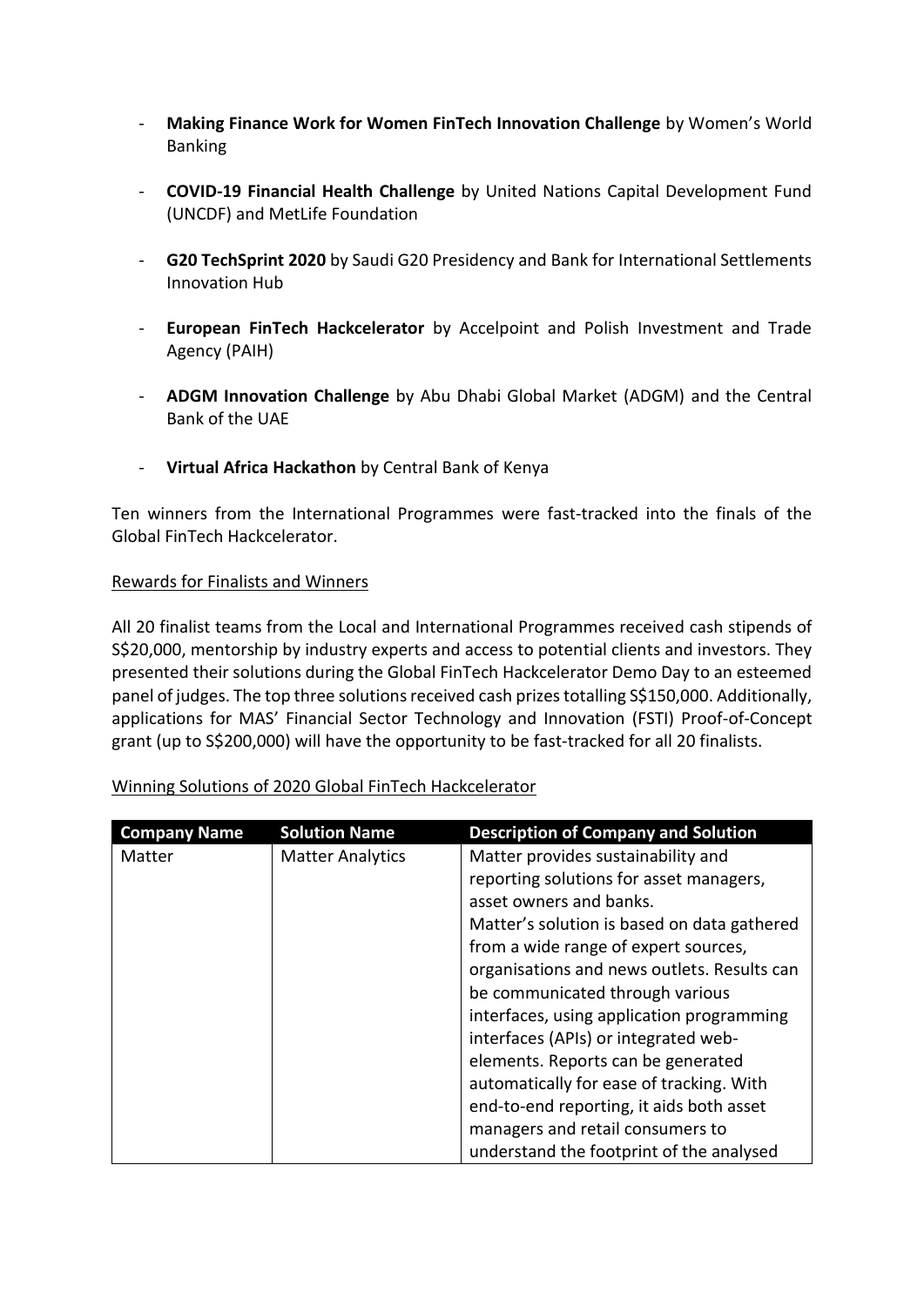|                         |                                                           | assets and assist their ESG-based decision<br>making.                                                                                                                                                                                                                                                                                                                                                                                                                                                                                                                                                                                                                                                                                                                                                                                                                                                                                                                                                                                                                                                                                   |
|-------------------------|-----------------------------------------------------------|-----------------------------------------------------------------------------------------------------------------------------------------------------------------------------------------------------------------------------------------------------------------------------------------------------------------------------------------------------------------------------------------------------------------------------------------------------------------------------------------------------------------------------------------------------------------------------------------------------------------------------------------------------------------------------------------------------------------------------------------------------------------------------------------------------------------------------------------------------------------------------------------------------------------------------------------------------------------------------------------------------------------------------------------------------------------------------------------------------------------------------------------|
| <b>RegulAItion Ltd</b>  | <b>AIR Platform</b>                                       | Regulation's AIR Platform is a data access<br>and data sharing platform. It enables the<br>sharing of insights from data without the<br>need to share the underlying data. The data<br>itself remains under the control of the data<br>holder. The AIR Platform enables the<br>algorithms used for analysis to be sent to<br>the data, instead of the more traditional<br>method of moving the data for analysis.<br>Findings and insights are then sent back<br>after the algorithm has completed its<br>analysis. This helps to reduce the possibility<br>of a data breach by keeping the data in a<br>controlled environment. Every interaction<br>with the data is captured and thus each<br>computation is auditable. The AIR Platform<br>also provides mechanisms to automate<br>data governance and preserve privacy while<br>maintaining compliance with regulation<br>with full auditability and traceability. A<br>combination of multiple technologies<br>including distributed ledger technologies<br>(DLT), federated learning technologies and<br>cryptography to help to produce this<br>platform-as-a-service-solution. |
| <b>Intensel Limited</b> | <b>Advanced Physical</b><br><b>Climate Risk Analytics</b> | Intensel Limited is an AI-powered climate<br>risk analytics software. Sitting at the<br>intersection of climate science, financial<br>modelling, and technology it enables real-<br>time, comprehensive forward-looking<br>climate risk analyses at street-level<br>precision. A cloud-based Software-as-a-<br>Service product, it is thus cost-effective and<br>globally scalable. The software helps asset<br>owners / managers to comply with the<br>mandatory disclosure on climate risk while<br>allowing for its integration in their existing<br>risk management framework. In doing so<br>companies can reduce exposure to risky<br>assets, mitigate some key climate risks<br>while capturing opportunities arising from<br>climate change.                                                                                                                                                                                                                                                                                                                                                                                    |